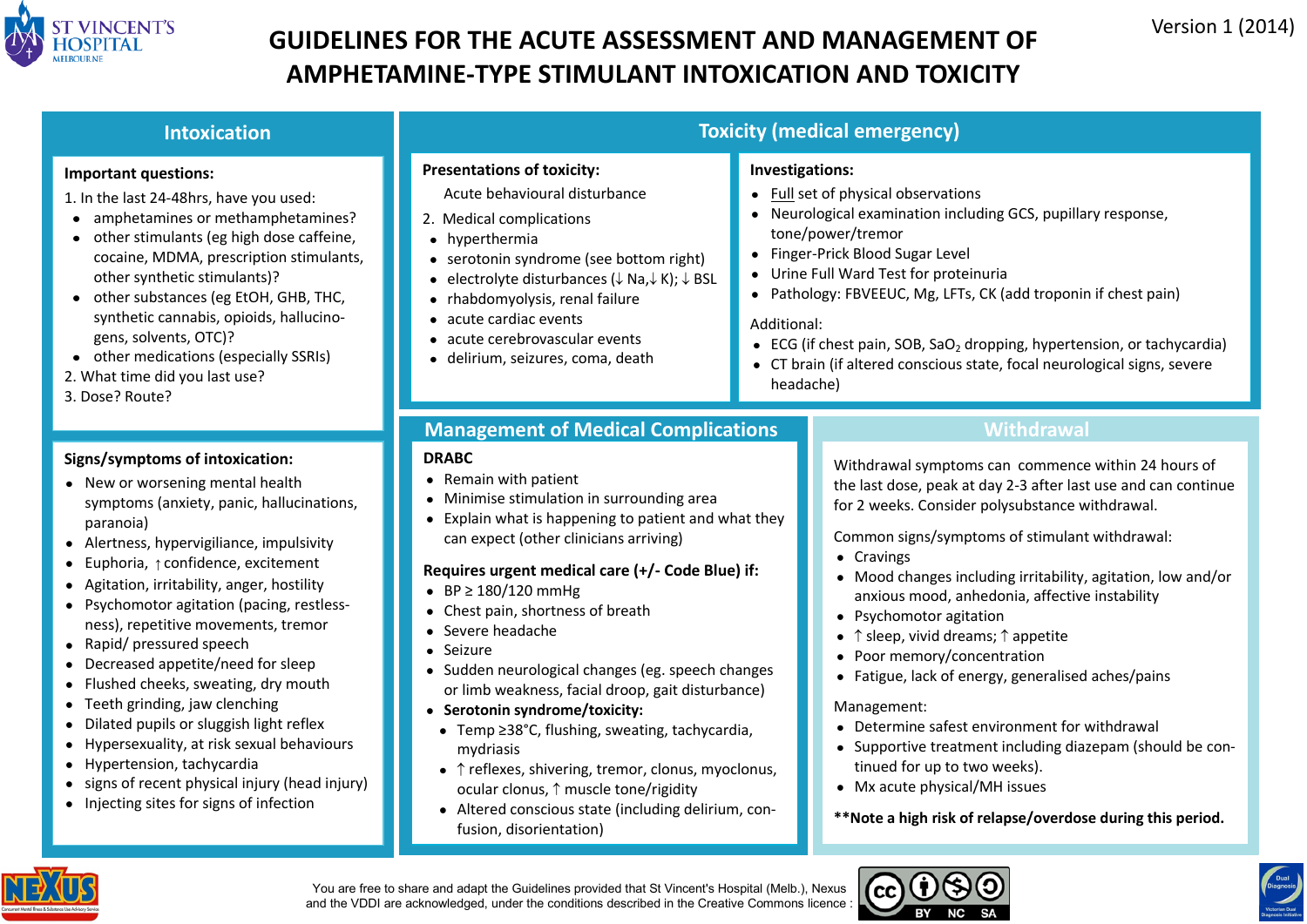

### **AND ST VINCENT'S GUIDELINES FOR THE MANAGEMENT OF ACUTE BEHAVIOURAL DISTURBANCE DUE TO** Version 1 (2014) **AMPHETAMINE-TYPE STIMULANT INTOXICATION**

#### **STEP 1 – (Arousal levels 2-3)** Mildly aroused, pacing, still willing to talk reasonably. Moderately aroused, agitated, becoming more vocal, unreasonable and hostile. **STEP 2 – (Arousal levels 3-4)** Moderately aroused, agitated, becoming more vocal, unreasonable and hostile. Highly aroused, possibly distressed and fearful. **STEP 3 – (Arousal levels 4-5)** Refusing oral medication, moderately aroused, agitated, becoming more vocal, unreasonable and hostile. Highly aroused, distressed and fearful; violent toward self, others or property. **ORAL ORAL INTRAMUSCULAR** (Benzodiazepine) **Diazepam** (peak effect at 1 –1.5 hrs):  $\overline{5}$  to 20mg, repeated every 2 to 6 hours, up to a maximum of 120mg in 24 hours **OR** (Antipsychotic) **Olanzapine** (peak effect at 1 to 3 hrs): 5-10mg wafer repeated if necessary every 2 hours to a maximum of 30mg in 24 hours. Review after 30-60 minutes, repeat if necessary every 2 hours. *If still ineffective, consider Step 2* (Antipsychotic) **Olanzapine** (peak effect at 6hrs): 10-20mg wafer repeated if necessary every 2 to 6 hrs up to a maximum of 30mg in 24 hours. **PLUS** (Benzodiazepine) **Diazepam** (peak effect at 1 –1.5 hrs): 5 to 20mg, repeated every 2 to 6 hours, up to a maximum of 120mg in 24 hours. Review after 30-60 minutes, repeat if necessary. *If still ineffective, consider Step 3* (Antipsychotic) **Olanzapine** (peak effect at 15 to 45 mins): 10mg may repeat every 2 hrs to a max. of 30mg in 24 hrs **OR Droperidol** (peak effect at ≤30 mins) 2.5-10 mg IMI, may repeat every 20 mins. to a max. of 20mg in 24 hrs **OR Zuclopenthixol Acetate** (onset ≤2h,peak effect ~24h) Note: Use only if 1° psychotic disorder, high likelihood of recurrent agitation/ aggression, and maximum daily dose of IM olanzapine inadequate. 1st dose 100mg (lower in elderly or small stature).  $2^{nd}$  dose after  $\overline{48}$ -72 hrs (min. 24 hrs). 3rd dose after 48-72 hrs (min. 24 hrs). Concurrent IM Benzodiazepine (in separate syringe). Avoid giving other IMI antipsychotics. (Benzodiazepines) **Clonazepam** (peak effect at 3 hrs): 1-2 mg , may repeat after 2 hrs, then every 4 hrs up to 4mg in 24 hrs. **OR**, if more rapid but shorter effect is required, consider **Midazolam** 0.1mg/kg: **PRECAUTIONS: Lower doses should be considered in the elderly, patients with low body weight, dehydration or no previous exposure to antipsychotic medication. Monitor respiratory function when benzodiazepines are administered, especially parentally. Monitor postural BP 30 min post-dose. N1** Create opportunity and environment for patient to express fears, frustration, anger, etc. **(Ventilation) N2** Explore with patient what interventions/solutions would assist them to gain control **(Redirection) N3** Assess "time out" opportunity for patient to regain control (5-15min duration) **(Time Out) N4** If clinical situation warrants, patient may require restraint **(Restraint) ALERTS: Vigilantly monitor for signs of airway obstruction, respiratory depression and hypotension (esp. Acuphase) EPSEs must be monitored and treated. Anticholinergic agents NOT to be used routinely but 'as required' (PRN); Benztropine 2mg IM may be used for acute dystonias (Max 6 mg/24 hrs). Combined use of Olanzapine IMI plus a benzodiazepine is potentially dangerous:** *a gap of 2 HOURS IS REQUIRED*

- **Monitor ECG, K & Mg, especially if using droperidol & high doses of other antipsychotics.**
- **Monitor ECG, FBE, U&E, Mg, CK and troponin if using zuclopenthixol acetate.**

NOTE: These guidelines are reflective of the local Australian context: other jurisdictions might have other preferred medications.

**The patient should be afforded the opportunity to debrief** about the episode, at a reasonable interval.

**N5** If required to place client in a safe environment seclusion might be considered. Explanation to be given to

patient and staff **(Seclusion)**



*BETWEEN THEIR IM USES.*

**IM Midazolam should only ever be prescribed by a consultant and special precautions MUST be followed Zuclopenthixol acetate should be prescribed as a course,** 

*NOT as a PRN.* **≤4 IMIs, ≤400mg in 2 wks**

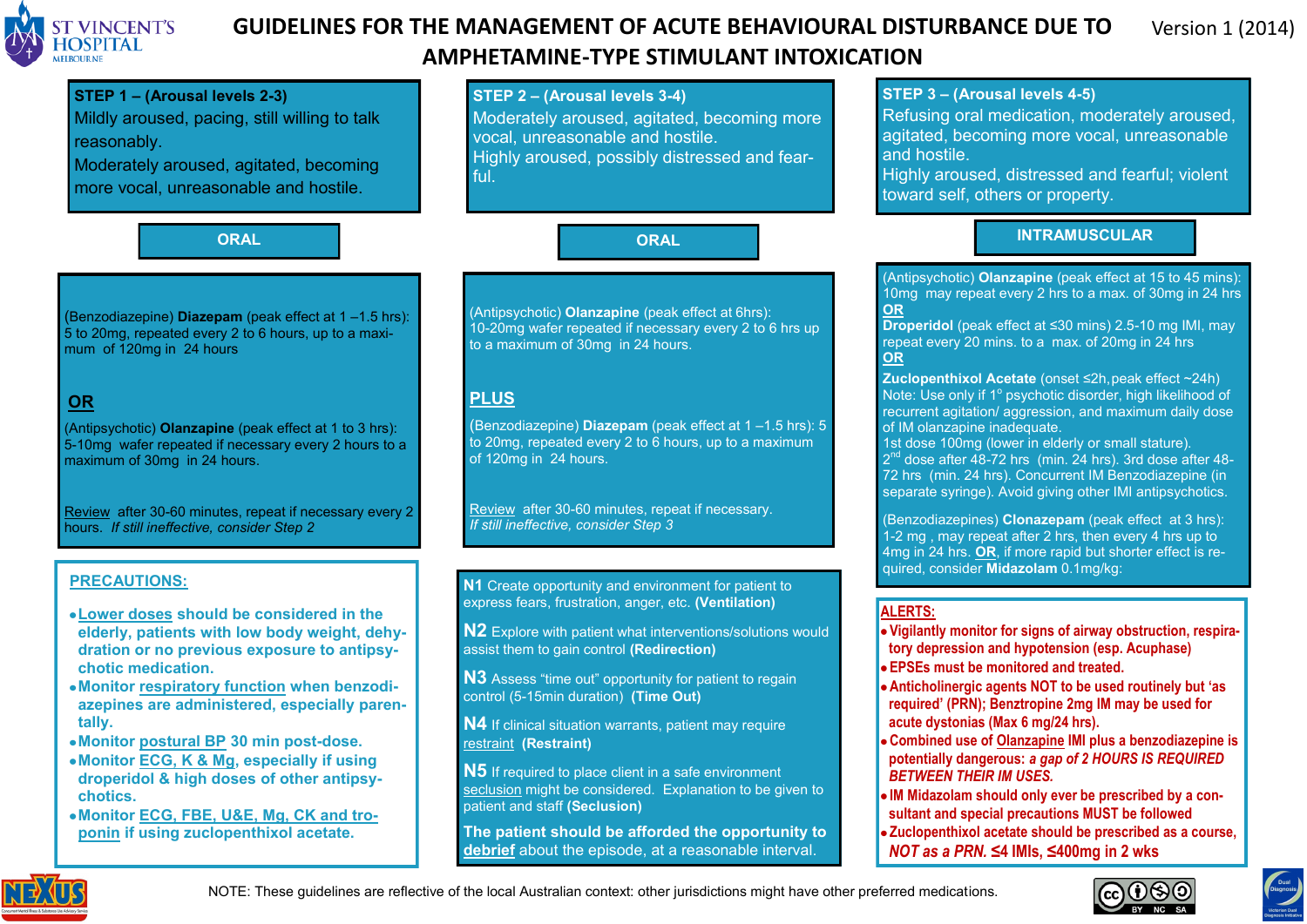

# **STAGES OF CHANGE & MATCHING INTERVENTIONS** Version 1 (2014)

| <b>Stage</b>                   | <b>Definition</b>                                                                                                                                                                        | <b>Characteristics</b>                                                                                                                                                                     | <b>Intervention/Tasks</b>                                                                                                                                                                                                                                         |
|--------------------------------|------------------------------------------------------------------------------------------------------------------------------------------------------------------------------------------|--------------------------------------------------------------------------------------------------------------------------------------------------------------------------------------------|-------------------------------------------------------------------------------------------------------------------------------------------------------------------------------------------------------------------------------------------------------------------|
| Precontemplation               | Individual has no intention to change behaviour in the<br>near future and may not identify a problem with their<br>behaviour.                                                            | May appear unmotivated or resistant<br>Avoid information, discussion or thoughts<br>regarding the behaviour<br>Defensive or sometimes passive                                              | Engage; avoid being judgmental<br>Raise doubt; $\uparrow$ awareness of risks/problems<br>a/w using<br>Brief interventions: educ <sup>n</sup> , harm red <sup>n</sup><br>Offer DirectLine no.: 1800 888 236                                                        |
| Contemplation                  | Individual considering change; ambivalent.<br>Although they may be aware of the benefits, they remain<br>focussed on the costs of change.                                                | Ambivalent about using/stopping<br>Dissonance between "good" and "less<br>good" aspects of using<br>Might procrastinate                                                                    | Motivational interviewing, incl:<br>Decisional balance: evoke reasons for change,<br>risks of not changing; facilitate pt to develop<br>discrepancy<br>Strengthen self-efficacy for change<br>Provide DirectLine no.: 1800 888 236                                |
| Determination /<br>Preparation | Making of decision, making plans. Individuals intend to<br>take steps toward change (eg within the next month).<br>This stage is viewed as a transitional rather than a stable<br>phase. | Planning and intending to change                                                                                                                                                           | Offer options and assist in developing strate-<br>gies to change; may incl. discussion of detox,<br>psychotherapy, pharmacotherapy, lifestyle<br>changes                                                                                                          |
| <b>Action</b>                  | Individual has firmly decided and is making change.<br>May be considered to be within this stage if these modifi-<br>cations have occurred for less than 6 months.                       | Modifications in behaviour<br>Commitment (verbalised or demonstrated)<br>Open to suggestions                                                                                               | Support implementation of a plan<br>Use skill base; problem solve<br>Support self-efficacy<br>Begin to discuss lapses/relapses                                                                                                                                    |
| <b>Maintenance</b>             | Individual's change in behaviour has been sustained over<br>a period of time.                                                                                                            | Works to prevent relapse<br>Reports higher levels of self-efficacy<br>Consolidates gains achieved in the Action<br>stage<br>Less frequently tempted to use                                 | Identify and use strategies to prevent<br>relapse; consolidate other activities<br>Resolve associated issues/<br>problems (e.g. mental illness)<br>Help set new goals                                                                                             |
| Lapse/Relapse                  | Individual returns to the behaviour, temporarily (lapse)<br>or for a longer period of time (relapse).                                                                                    | Lapses $\rightarrow$ Action stage<br>Relapses $\rightarrow$ any other stage<br>Particular feelings of failure/guilt may<br>appear<br>Both can provide valuable learning oppor-<br>tunities | Anticipate and plan for both<br>Normalise relapse as a common occurrence;<br>empathise, encourage<br>Assist person to look at why it occurred and<br>make plans to cope with similar situations in<br>the future<br>Assist person to renew motivation and efforts |